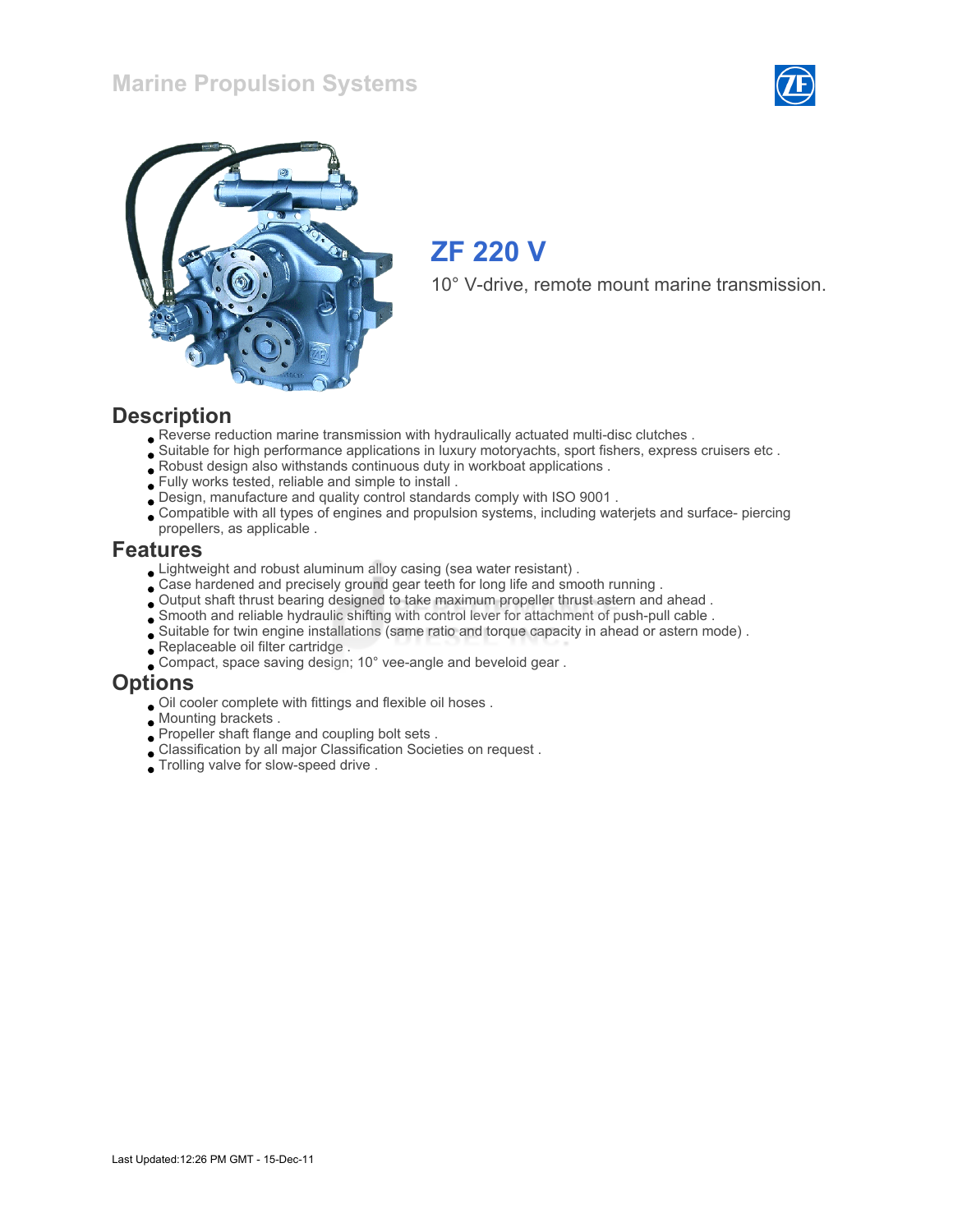### Pleasure Duty

| <b>RATIOS</b> |         | MAX. TORQUE POWER/RPM |      |                               |                               | <b>INPUT POWER CAPACITY</b> |          |           |                   |           | MAX. |            |
|---------------|---------|-----------------------|------|-------------------------------|-------------------------------|-----------------------------|----------|-----------|-------------------|-----------|------|------------|
| 'A' Pos       | 'B' Pos | <b>Nm</b>             | ftlb | <b>kW</b>                     | hp                            | <b>kW</b>                   | hp       | <b>kW</b> | hp                | <b>kW</b> | hp   | <b>RPM</b> |
|               |         |                       |      |                               |                               |                             | 2300 rpm |           | 2800 rpm 3200 rpm |           |      |            |
| 1.235         | 1.235   | 890                   | 656  |                               | $0.0932 \mid 0.1250 \mid 214$ |                             | 287      | 261       | 350               | 298       | 400  | 4500       |
| 1.533         | 1.533   | 890                   | 656  |                               | $0.0932 \mid 0.1250 \mid 214$ |                             | 287      | 261       | 350               | 298       | 400  | 4500       |
| $1.750*$      | 1.750   | 890                   | 656  | $0.0932 \mid 0.1250 \mid 214$ |                               |                             | 287      | 261       | 350               | 298       | 400  | 4500       |
| 2.040         | 2.040   | 890                   | 656  |                               | $0.0932 \mid 0.1250 \mid 214$ |                             | 287      | 261       | 350               | 298       | 400  | 4500       |
| 2.455         | 2.455   | 817                   | 603  |                               | $0.0855$ $0.1147$   197       |                             | 264      | 240       | 321               | 274       | 367  | 4500       |

'A' POS = continuous running position (normally AHEAD). 'B' POS = reverse position.

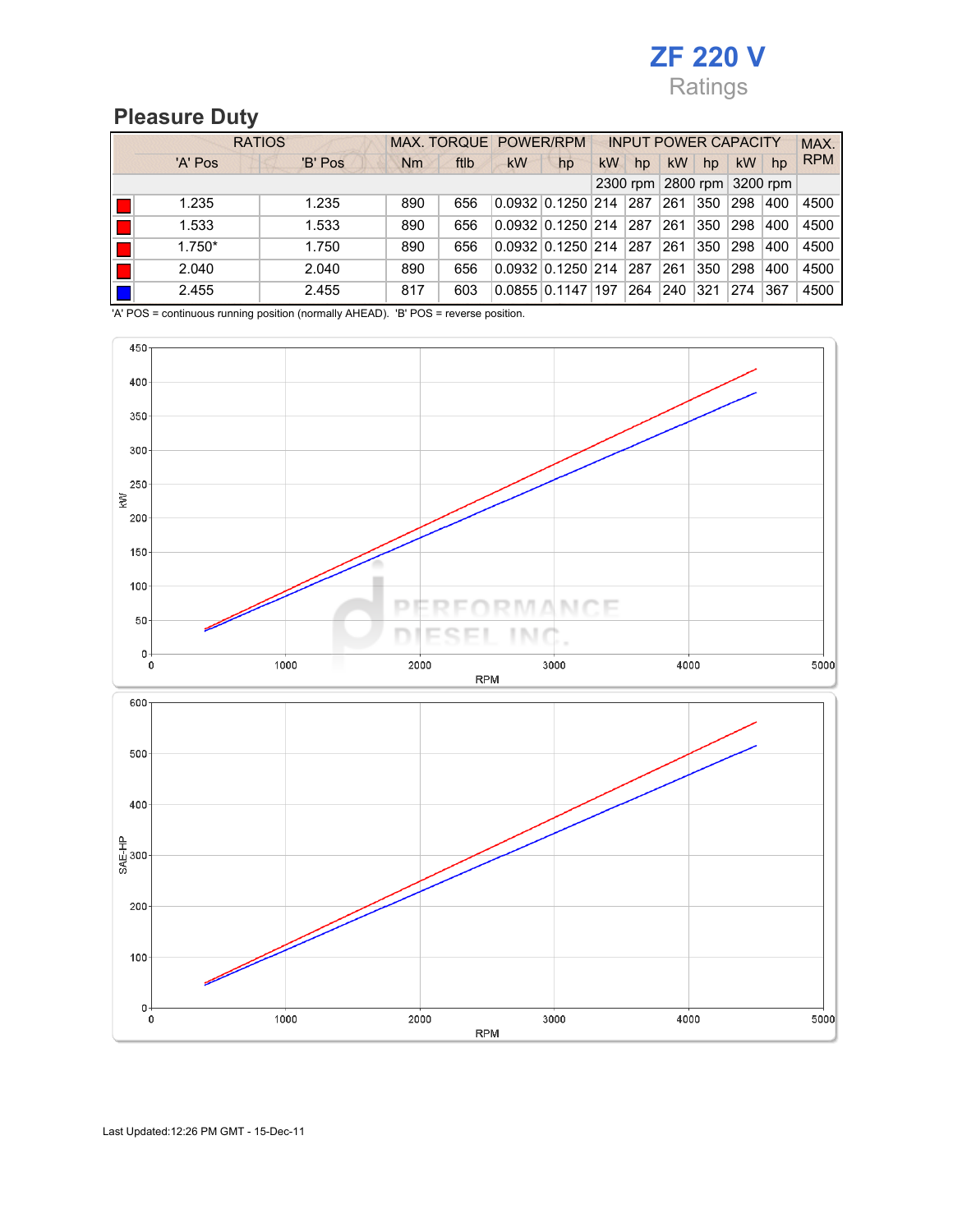#### Light Duty

| <b>RATIOS</b>                                                                                                                        |         |     | <b>MAX. TORQUE POWER/RPM</b> |           |                   |           | <b>INPUT POWER CAPACITY</b> |           |                            |           |     | MAX.       |
|--------------------------------------------------------------------------------------------------------------------------------------|---------|-----|------------------------------|-----------|-------------------|-----------|-----------------------------|-----------|----------------------------|-----------|-----|------------|
| 'A' Pos                                                                                                                              | 'B' Pos | Nm  | ftlb                         | <b>kW</b> | hp                | <b>kW</b> | hp                          | <b>kW</b> | hp                         | <b>kW</b> | hp  | <b>RPM</b> |
|                                                                                                                                      |         |     |                              |           |                   |           |                             |           | 2100 rpm 2500 rpm 2800 rpm |           |     |            |
| 1.235                                                                                                                                | 1.235   | 838 | 618                          |           | $0.0877$ $0.1177$ | 184       | 247                         | 219       | 294                        | 246       | 329 | 4500       |
| 1.533                                                                                                                                | 1.533   | 838 | 618                          |           | $0.0877$ $0.1177$ | 184       | 247                         | 219       | 294                        | 246       | 329 | 4500       |
| $1.750*$                                                                                                                             | 1.750   | 838 | 618                          |           | $0.0877$ $0.1177$ | 184       | 247                         | 219       | 294                        | 246       | 329 | 4500       |
| 2.040                                                                                                                                | 2.040   | 838 | 618                          |           | 0.087710.1177     | 184       | 247                         | 219       | 294                        | 246       | 329 | 4500       |
| 2.455                                                                                                                                | 2.455   | 754 | 556                          |           | $0.0790$ $0.1059$ | 166       | 222                         | 197       | 265                        | 221       | 296 | 4500       |
| $10.1 \text{ BOS}$ = continuous running position (permally $\Delta \text{HEAD}$ ) $\Delta \text{PE}$ $\text{BOS}$ = reverse position |         |     |                              |           |                   |           |                             |           |                            |           |     |            |

'A' POS = continuous running position (normally AHEAD). 'B' POS = reverse p

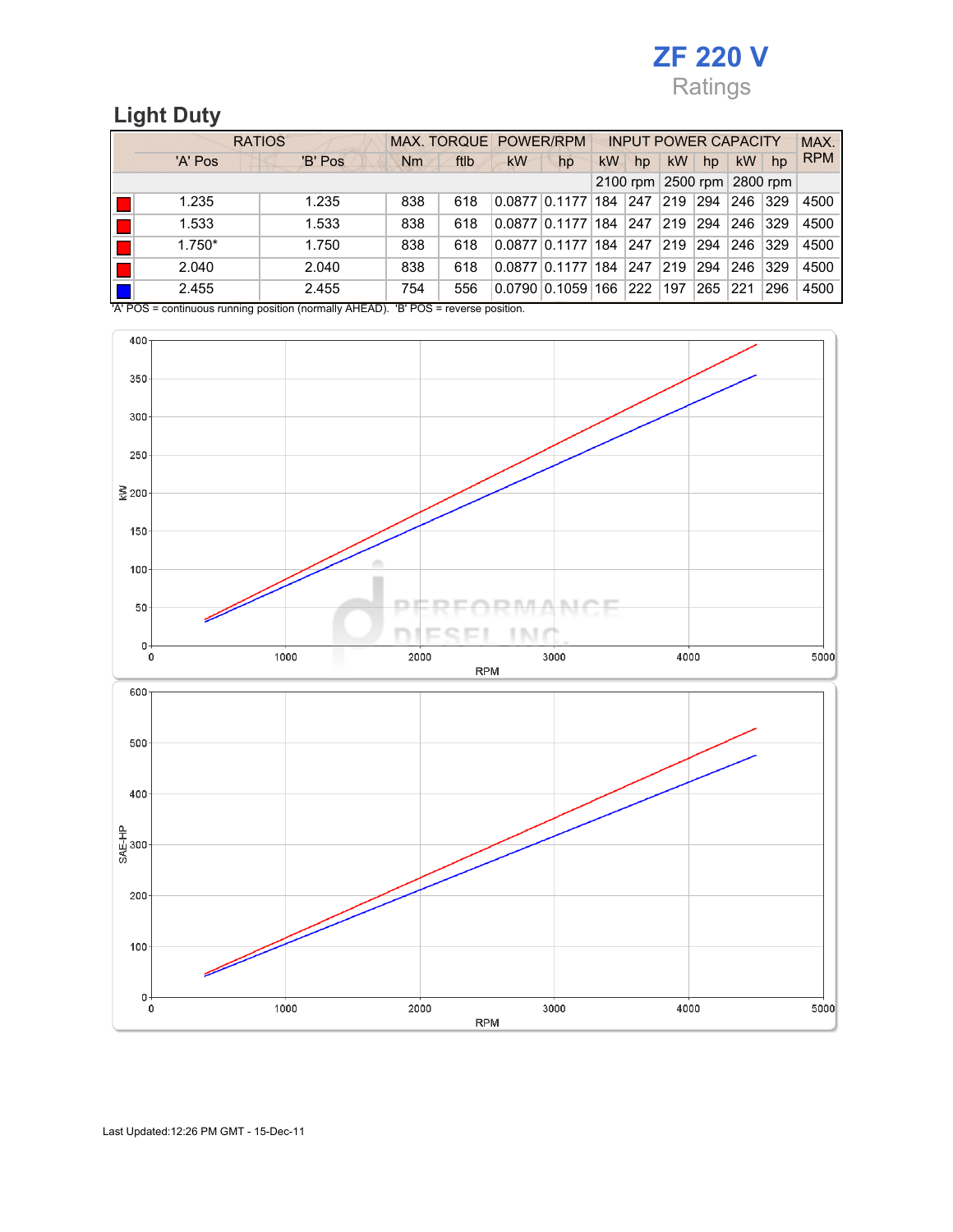# Medium Duty

| <b>RATIOS</b>                                                                                                                        |         |     | <b>MAX. TORQUE POWER/RPM</b> |           |                   |           | <b>INPUT POWER CAPACITY</b> |           |                            |           |     | MAX.       |
|--------------------------------------------------------------------------------------------------------------------------------------|---------|-----|------------------------------|-----------|-------------------|-----------|-----------------------------|-----------|----------------------------|-----------|-----|------------|
| 'A' Pos                                                                                                                              | 'B' Pos | Nm  | ftlb                         | <b>kW</b> | hp                | <b>kW</b> | hp                          | <b>kW</b> | hp                         | <b>kW</b> | hp  | <b>RPM</b> |
|                                                                                                                                      |         |     |                              |           |                   |           |                             |           | 2100 rpm 2500 rpm 2800 rpm |           |     |            |
| 1.235                                                                                                                                | 1.235   | 712 | 525                          |           | $0.0746$ $0.1000$ | 157       | 210                         | 186       | 250                        | 209       | 280 | 4500       |
| 1.533                                                                                                                                | 1.533   | 667 | 492                          |           | $0.0698$ $0.0937$ | 147       | 197                         | 175       | 234                        | 196       | 262 | 4500       |
| $1.750*$                                                                                                                             | 1.750   | 667 | 492                          |           | $0.0698$ $0.0937$ | 147       | 197                         | 175       | 234                        | 196       | 262 | 4500       |
| 2.040                                                                                                                                | 2.040   | 667 | 492                          |           | $0.0698$ $0.0937$ | 147       | 197                         | 175       | 234                        | 196       | 262 | 4500       |
| 2.455                                                                                                                                | 2.455   | 601 | 443                          |           | 0.0629   0.0844   | 132       | 177                         | 157       | 211                        | 176       | 236 | 4500       |
| $10.1 \text{ BOS}$ = continuous running position (permally $\Delta \text{HEAD}$ ) $\Delta \text{PE}$ $\text{BOS}$ = reverse position |         |     |                              |           |                   |           |                             |           |                            |           |     |            |

'A' POS = continuous running position (normally AHEAD). 'B' POS = reverse position.

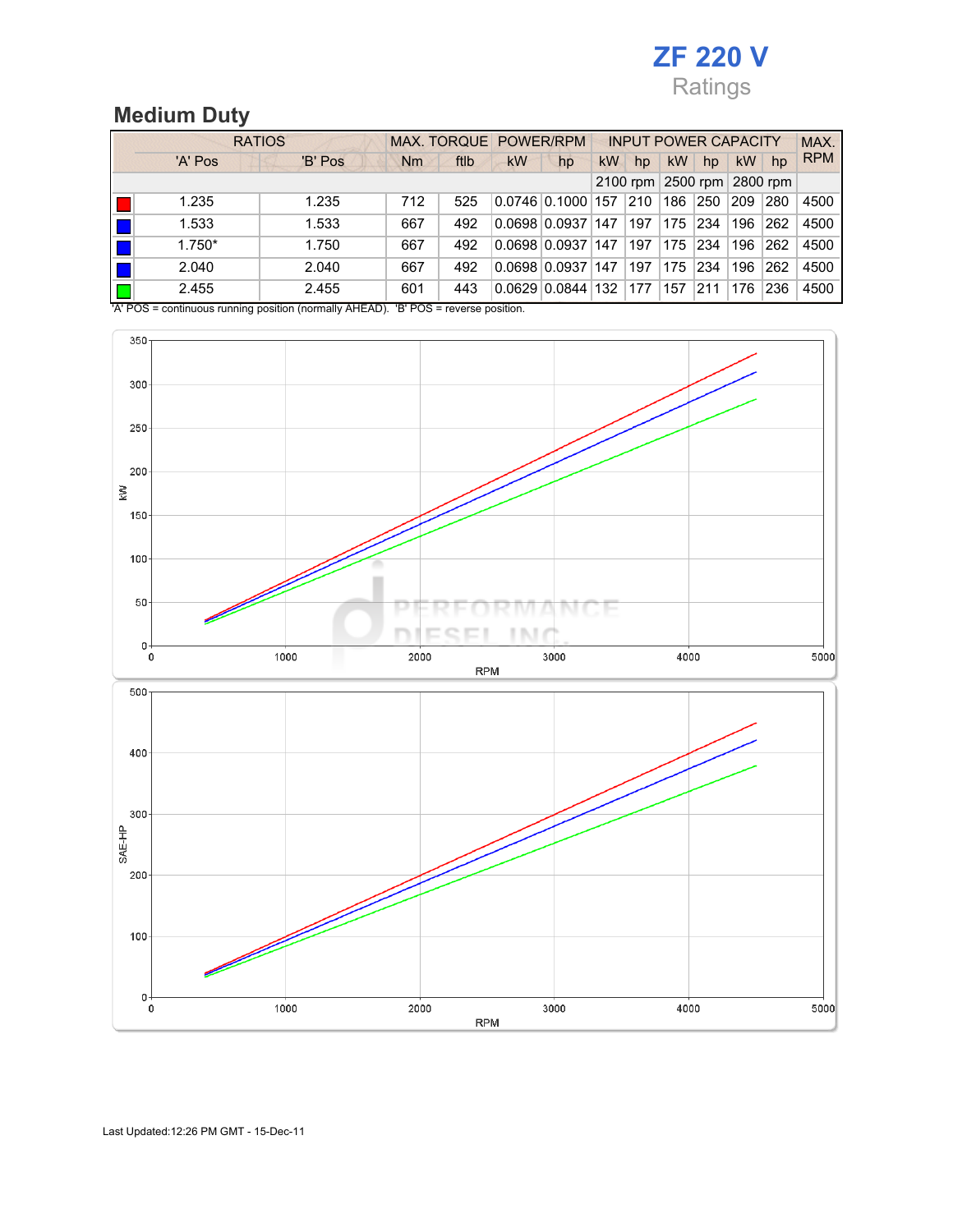#### Continuous Duty

| <b>RATIOS</b>                                                                                         | MAX. TORQUE POWER/RPM |     |      |           | <b>INPUT POWER CAPACITY</b> |           |     |           |                            | MAX.      |     |            |
|-------------------------------------------------------------------------------------------------------|-----------------------|-----|------|-----------|-----------------------------|-----------|-----|-----------|----------------------------|-----------|-----|------------|
| 'A' Pos                                                                                               | 'B' Pos               | Nm  | ftlb | <b>kW</b> | hp                          | <b>kW</b> | hp  | <b>kW</b> | hp                         | <b>kW</b> | hp  | <b>RPM</b> |
|                                                                                                       |                       |     |      |           |                             |           |     |           | 1800 rpm 2100 rpm 2300 rpm |           |     |            |
| 1.235                                                                                                 | 1.235                 | 576 | 425  |           | $0.0603 \, 0.0809$          | 109       | 146 | 127       | 170                        | 139       | 186 | 3200       |
| 1.533                                                                                                 | 1.533                 | 555 | 409  | 0.0581    | 0.0779                      | 105       | 140 | 122       | 164                        | 134       | 179 | 3200       |
| $1.750*$                                                                                              | 1.750                 | 555 | 409  | 0.0581    | 0.0779                      | 105       | 140 | 122       | 164                        | 134       | 179 | 3200       |
| 2.040                                                                                                 | 2.040                 | 555 | 409  | 0.0581    | 0.0779                      | 105       | 140 | 122       | 164                        | 134       | 179 | 3200       |
| 2.455                                                                                                 | 2.455                 | 500 | 369  |           | $0.0524$ $0.0702$           | 94        | 126 | 110       | 147                        | 120       | 161 | 3200       |
| $\mu$ DOS = continuous running position (pormally $\Delta H E \Delta D$ ). $P$ DOS = roverse position |                       |     |      |           |                             |           |     |           |                            |           |     |            |

on (normally AHEAD). 'B' POS = reverse position.

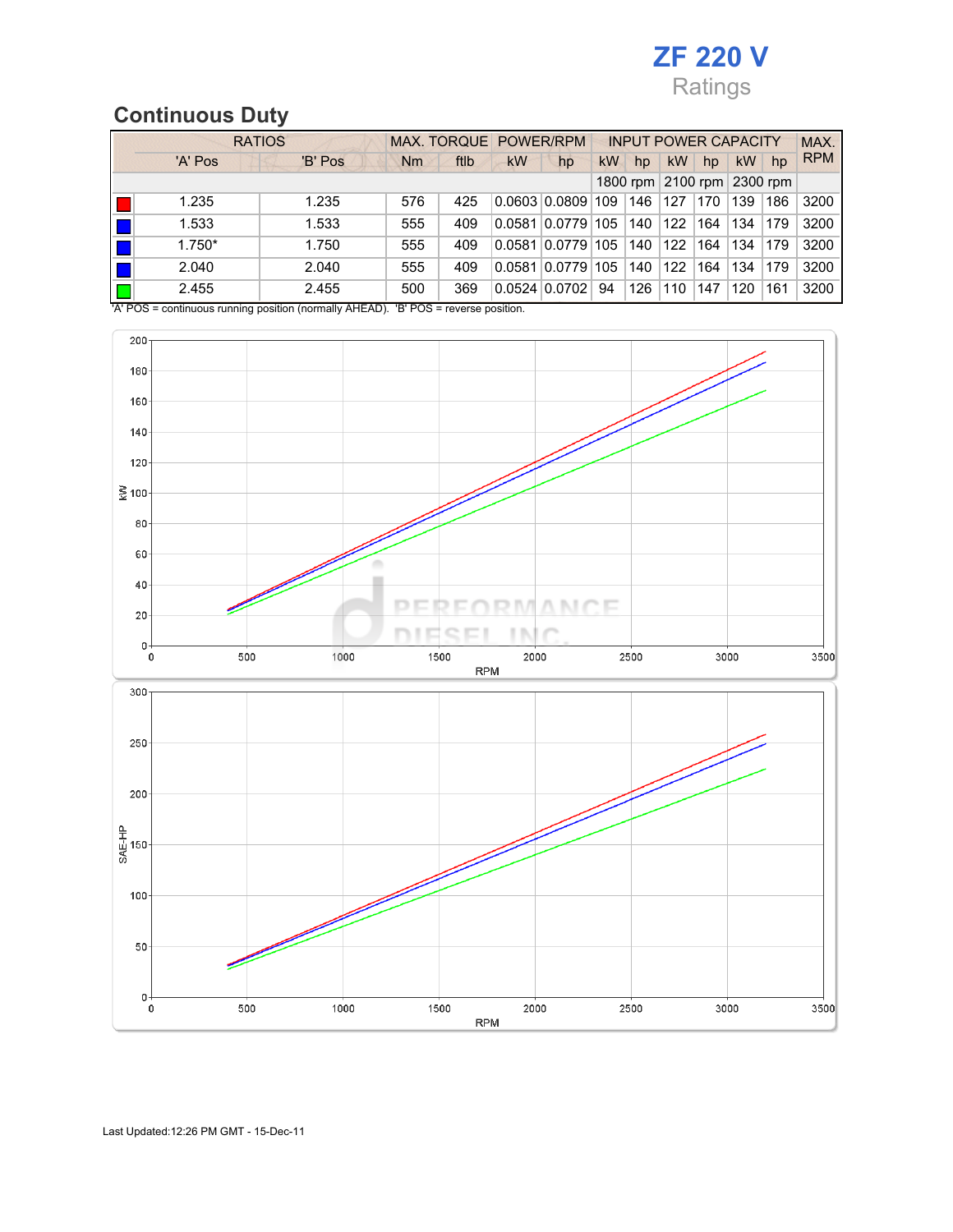### ZF 220 V **Dimensions**

 $\mathbf L$  $-L2$ œ,  $\Box$ 卫 ō  $\overline{\circ}$   $\overline{\circ}$  $\circ$ Ξ  $\frac{1}{2}$ L<sub>3</sub> L4-L1



|       | mm (inches) |                                                                                         |                |       |                |  |                |                            |        |           |  |
|-------|-------------|-----------------------------------------------------------------------------------------|----------------|-------|----------------|--|----------------|----------------------------|--------|-----------|--|
| Angle | A           | B <sub>1</sub>                                                                          | B <sub>2</sub> | $H_1$ | H <sub>2</sub> |  | L <sub>1</sub> | L <sub>2</sub>             | $L_3$  | L4        |  |
| 10.0  |             | 145 (5.69) 187 (7.38) 187 (7.38) 115 (4.55) 231 (9.09) 250 (9.84) 246 (9.70) 105 (4.13) |                |       |                |  |                |                            | $\sim$ | 104(4.08) |  |
|       |             |                                                                                         | Weight kg (lb) |       |                |  |                | Oil Capacity Litre (US qt) |        |           |  |
|       |             |                                                                                         | 65.0 (143)     |       |                |  |                | 4.00(4.20)                 |        |           |  |
|       | $\vdash$ D  |                                                                                         |                |       |                |  |                |                            |        |           |  |

# Output Coupling Dimensions FRFORMANCE

|  |  |  |  |  |                      |     | <b>Bolt Holes</b> |              |                                                                          |
|--|--|--|--|--|----------------------|-----|-------------------|--------------|--------------------------------------------------------------------------|
|  |  |  |  |  |                      | No. |                   | Diameter (E) |                                                                          |
|  |  |  |  |  | mm in mm in mm in mm |     |                   | mm           |                                                                          |
|  |  |  |  |  |                      |     |                   |              | $121   4.76   98.4   3.87   63.5   2.50   15.0   0.59   6   12.0   0.47$ |